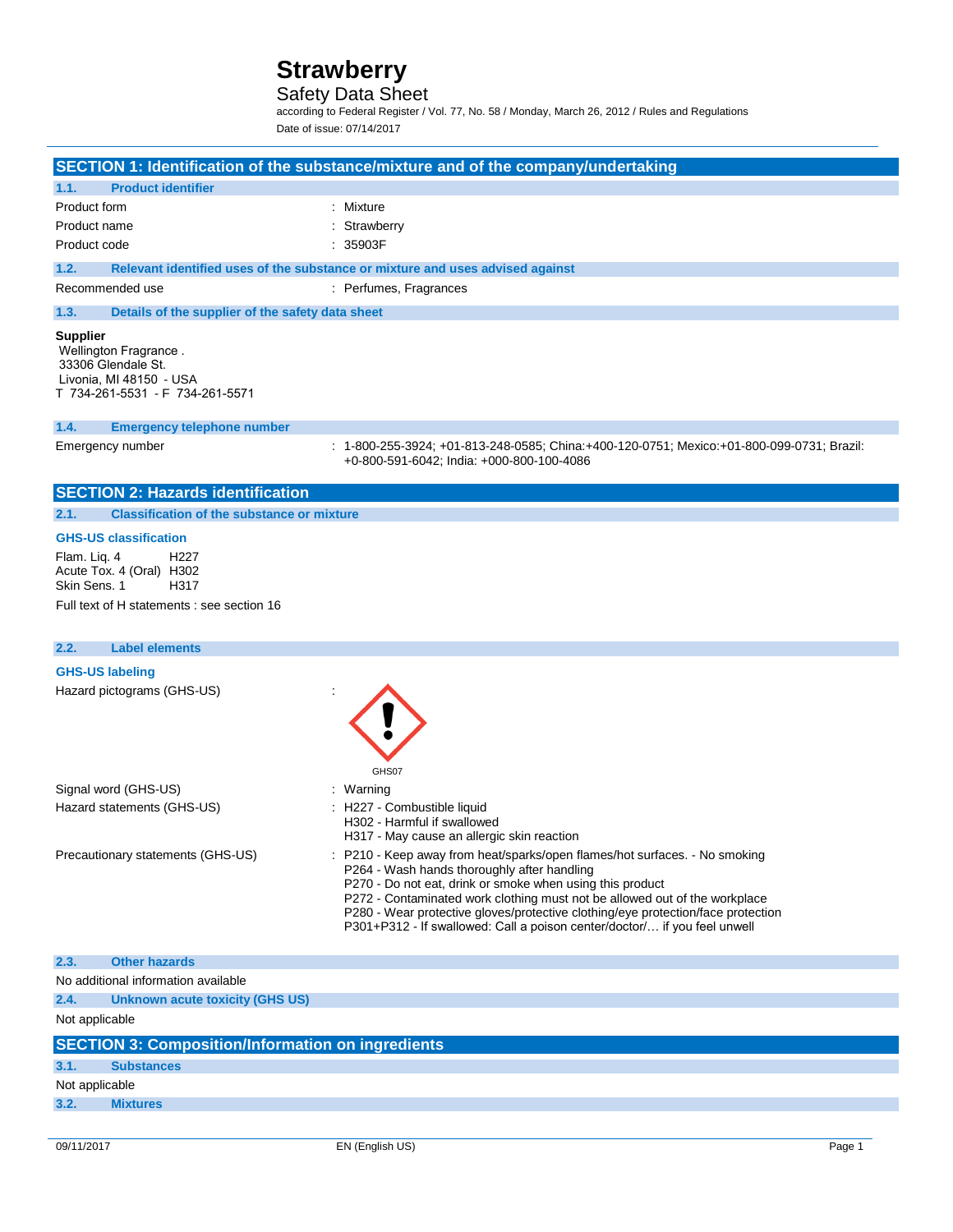### Safety Data Sheet

according to Federal Register / Vol. 77, No. 58 / Monday, March 26, 2012 / Rules and Regulations

| <b>Name</b>          | <b>Product identifier</b> | $\frac{9}{6}$ | <b>GHS-US classification</b>                                           |
|----------------------|---------------------------|---------------|------------------------------------------------------------------------|
| Benzyl benzoate      | (CAS No) 120-51-4         | 20 - 40       | Acute Tox. 4 (Oral), H302                                              |
| Veltol plus crystals | (CAS No) 4940-11-8        | $1.85 - 3.7$  | Acute Tox. 4 (Oral), H302                                              |
| Vanillin             | (CAS No) 121-33-5         | $0.85 - 1.7$  | Acute Tox. 4 (Oral), H302<br>Eye Irrit. 2A, H319                       |
| Methyl oct-2-ynoate  | (CAS No) 111-12-6         | $0.15 - 0.3$  | Flam. Lig. 4, H227<br>Acute Tox. 4 (Oral), H302<br>Skin Sens. 1A, H317 |

### Allergen report available upon request.

Full text of H-phrases: see section 16

| <b>SECTION 4: First aid measures</b>                                               |                                                                                                                                                                                                                                                                                                                                                                          |
|------------------------------------------------------------------------------------|--------------------------------------------------------------------------------------------------------------------------------------------------------------------------------------------------------------------------------------------------------------------------------------------------------------------------------------------------------------------------|
| <b>Description of first aid measures</b><br>4.1.                                   |                                                                                                                                                                                                                                                                                                                                                                          |
| First-aid measures general                                                         | : Never give anything by mouth to an unconscious person. If you feel unwell, seek medical<br>advice (show the label where possible).                                                                                                                                                                                                                                     |
| First-aid measures after inhalation                                                | Allow victim to breathe fresh air. Allow the victim to rest.                                                                                                                                                                                                                                                                                                             |
| First-aid measures after skin contact                                              | Wash with plenty of soap and water. If skin irritation or rash occurs: Get medical<br>advice/attention. Specific treatment (see  on this label). Wash contaminated clothing before<br>reuse. Remove affected clothing and wash all exposed skin area with mild soap and water,<br>followed by warm water rinse. If skin irritation occurs: Get medical advice/attention. |
| First-aid measures after eye contact                                               | Rinse immediately with plenty of water. Obtain medical attention if pain, blinking or redness<br>persists.                                                                                                                                                                                                                                                               |
| First-aid measures after ingestion                                                 | Rinse mouth. Call a POISON CENTER or doctor/physician if you feel unwell. Do NOT induce<br>vomiting. Obtain emergency medical attention.                                                                                                                                                                                                                                 |
| 4.2.<br>Most important symptoms and effects, both acute and delayed                |                                                                                                                                                                                                                                                                                                                                                                          |
| Symptoms/effects                                                                   | : Not expected to present a significant hazard under anticipated conditions of normal use.                                                                                                                                                                                                                                                                               |
| Symptoms/effects after inhalation                                                  | : May cause an allergic skin reaction.                                                                                                                                                                                                                                                                                                                                   |
| Symptoms/effects after ingestion                                                   | Swallowing a small quantity of this material will result in serious health hazard.                                                                                                                                                                                                                                                                                       |
| 4.3.<br>Indication of any immediate medical attention and special treatment needed |                                                                                                                                                                                                                                                                                                                                                                          |
| No additional information available                                                |                                                                                                                                                                                                                                                                                                                                                                          |
| <b>SECTION 5: Firefighting measures</b>                                            |                                                                                                                                                                                                                                                                                                                                                                          |
| <b>Extinguishing media</b><br>5.1.                                                 |                                                                                                                                                                                                                                                                                                                                                                          |
| Suitable extinguishing media                                                       | : Foam. Dry powder. Carbon dioxide. Water spray. Sand.                                                                                                                                                                                                                                                                                                                   |
| Unsuitable extinguishing media                                                     | : Do not use a heavy water stream.                                                                                                                                                                                                                                                                                                                                       |
| 5.2.<br>Special hazards arising from the substance or mixture                      |                                                                                                                                                                                                                                                                                                                                                                          |
| Fire hazard                                                                        | : Combustible liquid.                                                                                                                                                                                                                                                                                                                                                    |
| <b>Explosion hazard</b>                                                            | : May form flammable/explosive vapor-air mixture.                                                                                                                                                                                                                                                                                                                        |
| 5.3.<br><b>Advice for firefighters</b>                                             |                                                                                                                                                                                                                                                                                                                                                                          |
| Firefighting instructions                                                          | : Use water spray or fog for cooling exposed containers. Exercise caution when fighting any<br>chemical fire. Prevent fire-fighting water from entering environment.                                                                                                                                                                                                     |
| Protection during firefighting                                                     | : Do not enter fire area without proper protective equipment, including respiratory protection.                                                                                                                                                                                                                                                                          |
| <b>SECTION 6: Accidental release measures</b>                                      |                                                                                                                                                                                                                                                                                                                                                                          |
| 6.1.<br>Personal precautions, protective equipment and emergency procedures        |                                                                                                                                                                                                                                                                                                                                                                          |
| General measures<br>÷                                                              | Remove ignition sources. Use special care to avoid static electric charges. No open flames. No<br>smoking.                                                                                                                                                                                                                                                               |
| 6.1.1.<br>For non-emergency personnel                                              |                                                                                                                                                                                                                                                                                                                                                                          |
| <b>Emergency procedures</b>                                                        | : Evacuate unnecessary personnel.                                                                                                                                                                                                                                                                                                                                        |
| 6.1.2.<br>For emergency responders                                                 |                                                                                                                                                                                                                                                                                                                                                                          |
| Protective equipment                                                               | : Equip cleanup crew with proper protection.                                                                                                                                                                                                                                                                                                                             |
| <b>Emergency procedures</b>                                                        | : Ventilate area.                                                                                                                                                                                                                                                                                                                                                        |
| 6.2.<br><b>Environmental precautions</b>                                           |                                                                                                                                                                                                                                                                                                                                                                          |

Prevent entry to sewers and public waters. Notify authorities if liquid enters sewers or public waters.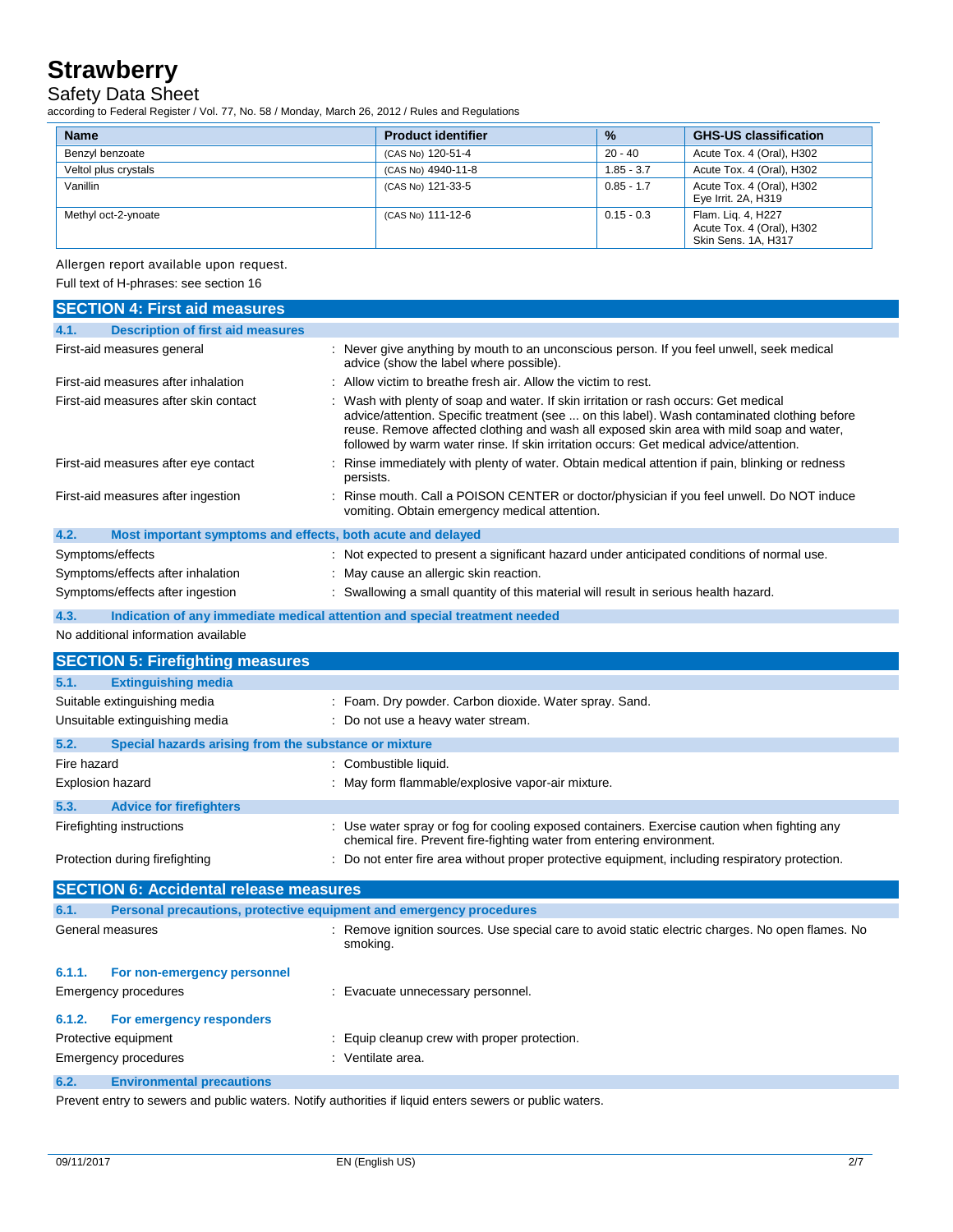Safety Data Sheet

according to Federal Register / Vol. 77, No. 58 / Monday, March 26, 2012 / Rules and Regulations

| 6.3.<br>Methods and material for containment and cleaning up         |                                                                                                                                                                                                                                                                                    |  |
|----------------------------------------------------------------------|------------------------------------------------------------------------------------------------------------------------------------------------------------------------------------------------------------------------------------------------------------------------------------|--|
| Methods for cleaning up                                              | : Soak up spills with inert solids, such as clay or diatomaceous earth as soon as possible. Collect<br>spillage. Store away from other materials.                                                                                                                                  |  |
| <b>Reference to other sections</b><br>6.4.                           |                                                                                                                                                                                                                                                                                    |  |
| See Heading 8. Exposure controls and personal protection.            |                                                                                                                                                                                                                                                                                    |  |
| <b>SECTION 7: Handling and storage</b>                               |                                                                                                                                                                                                                                                                                    |  |
| <b>Precautions for safe handling</b><br>7.1.                         |                                                                                                                                                                                                                                                                                    |  |
| Additional hazards when processed                                    | : Handle empty containers with care because residual vapors are flammable. Keep away from<br>heat/sparks/open flames/hot surfaces. - No smoking.                                                                                                                                   |  |
| Precautions for safe handling                                        | : No open flames. No smoking. Avoid breathing dust/fume/gas/mist/vapors/spray. Wash hands<br>and other exposed areas with mild soap and water before eating, drinking or smoking and<br>when leaving work. Provide good ventilation in process area to prevent formation of vapor. |  |
| Hygiene measures                                                     | : Do not eat, drink or smoke when using this product. Wash hands thoroughly after handling.<br>Contaminated work clothing should not be allowed out of the workplace. Wash contaminated<br>clothing before reuse.                                                                  |  |
| 7.2.<br>Conditions for safe storage, including any incompatibilities |                                                                                                                                                                                                                                                                                    |  |
| <b>Technical measures</b>                                            | : Proper grounding procedures to avoid static electricity should be followed.                                                                                                                                                                                                      |  |
| Storage conditions                                                   | Keep in fireproof place. Keep only in the original container in a cool, well ventilated place away<br>from: Keep away from heat, hot surfaces, sparks, open flames and other ignition sources. No<br>smoking. Keep container closed when not in use.                               |  |
| Incompatible products                                                | Strong bases. Strong acids.                                                                                                                                                                                                                                                        |  |
| Incompatible materials                                               | : Heat sources. Sources of ignition. Direct sunlight.                                                                                                                                                                                                                              |  |
| Storage temperature                                                  | : 25 $^{\circ}$ C                                                                                                                                                                                                                                                                  |  |
| Storage area                                                         | : Store in a well-ventilated place. Store away from heat.                                                                                                                                                                                                                          |  |
| Special rules on packaging                                           | Store in a closed container.                                                                                                                                                                                                                                                       |  |
| Packaging materials                                                  | Do not store in corrodable metal.                                                                                                                                                                                                                                                  |  |
| 7.3.<br><b>Specific end use(s)</b>                                   |                                                                                                                                                                                                                                                                                    |  |
| No additional information available                                  |                                                                                                                                                                                                                                                                                    |  |
| <b>SECTION 8: Exposure controls/personal protection</b>              |                                                                                                                                                                                                                                                                                    |  |
| 8.1.<br><b>Control parameters</b>                                    |                                                                                                                                                                                                                                                                                    |  |
|                                                                      |                                                                                                                                                                                                                                                                                    |  |

No additional information available

| 8.2.<br><b>Exposure controls</b> |                                          |
|----------------------------------|------------------------------------------|
| Personal protective equipment    | : Avoid all unnecessary exposure.        |
| Hand protection                  | : Wear protective gloves.                |
| Eye protection                   | : Chemical goggles or safety glasses.    |
| Respiratory protection           | : Wear appropriate mask.                 |
| Other information                | : Do not eat, drink or smoke during use. |

### **SECTION 9: Physical and chemical properties**

| 09/11/2017                                                    | EN (English US)                            | 3/7 |
|---------------------------------------------------------------|--------------------------------------------|-----|
| Auto-ignition temperature                                     | : No data available                        |     |
| Flash point                                                   | $\therefore$ 92 °C (closed cup) ASTM D7094 |     |
| Boiling point                                                 | : No data available                        |     |
| Freezing point                                                | : No data available                        |     |
| Melting point                                                 | : No data available                        |     |
| Relative evaporation rate (butyl acetate=1)                   | : No data available                        |     |
| рH                                                            | : No data available                        |     |
| Odor threshold                                                | : No data available                        |     |
| Odor                                                          | : characteristic                           |     |
| Color                                                         | : light yellow amber                       |     |
| Physical state                                                | $:$ Liquid                                 |     |
| Information on basic physical and chemical properties<br>9.1. |                                            |     |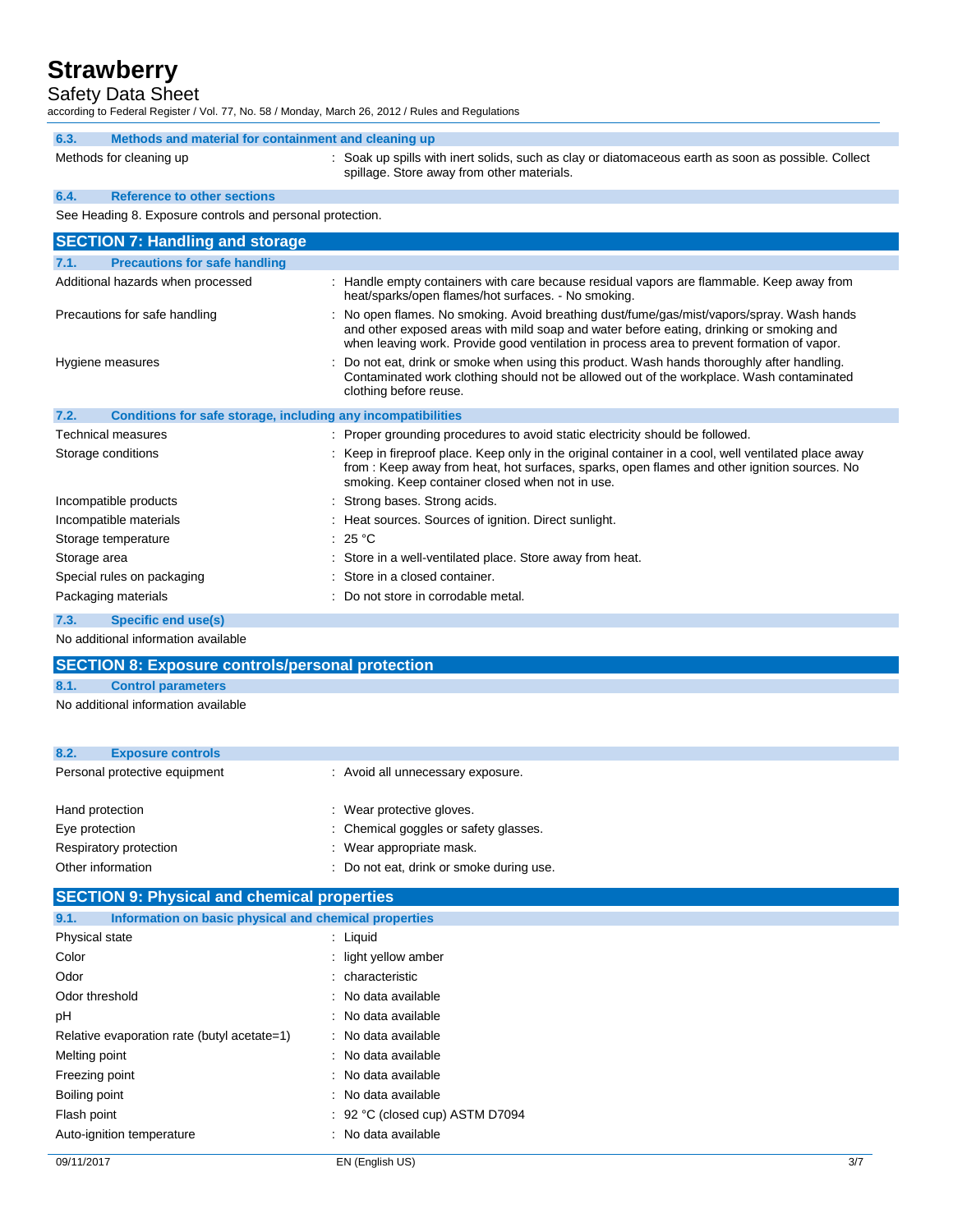Safety Data Sheet

according to Federal Register / Vol. 77, No. 58 / Monday, March 26, 2012 / Rules and Regulations

| : No data available |
|---------------------|
| : No data available |
| : No data available |
| : No data available |
| : $\approx 1.07$    |
|                     |
| : No data available |
| : No data available |
| : No data available |
| : No data available |
| : No data available |
| : No data available |
| : No data available |
|                     |

#### **9.2. Other information**

No additional information available

### **SECTION 10: Stability and reactivity**

**10.1. Reactivity**

No additional information available

#### **10.2. Chemical stability**

Combustible liquid. May form flammable/explosive vapor-air mixture. Not established.

#### **10.3. Possibility of hazardous reactions**

Not established.

#### **10.4. Conditions to avoid**

Open flame. Overheating. Direct sunlight. Heat. Sparks. Extremely high or low temperatures.

### **10.5. Incompatible materials**

Strong acids. Strong bases.

#### **10.6. Hazardous decomposition products**

May release flammable gases. fume. Carbon monoxide. Carbon dioxide.

### **SECTION 11: Toxicological information**

#### **11.1. Information on toxicological effects**

| Acute toxicity                                         | Oral: Harmful if swallowed.                                                               |
|--------------------------------------------------------|-------------------------------------------------------------------------------------------|
| Strawberry #35903F                                     |                                                                                           |
| ATE US (oral)                                          | 1310.7303877367 mg/kg body weight                                                         |
| Skin corrosion/irritation                              | Not classified                                                                            |
| Serious eye damage/irritation                          | : Not classified                                                                          |
| Respiratory or skin sensitization                      | : May cause an allergic skin reaction.                                                    |
| Germ cell mutagenicity                                 | : Not classified                                                                          |
| Carcinogenicity                                        | : Not classified                                                                          |
| Strawberry #35903F                                     |                                                                                           |
| Reproductive toxicity                                  | : Not classified                                                                          |
| Specific target organ toxicity – single exposure       | : Not classified                                                                          |
| Strawberry #35903F                                     |                                                                                           |
| Specific target organ toxicity – repeated<br>exposure  | : Not classified                                                                          |
| Aspiration hazard                                      | : Not classified                                                                          |
| Potential Adverse human health effects and<br>symptoms | : Harmful if swallowed. Based on available data, the classification criteria are not met. |
| Symptoms/effects after inhalation                      | : May cause an allergic skin reaction.                                                    |
| Symptoms/effects after ingestion                       | Swallowing a small quantity of this material will result in serious health hazard.        |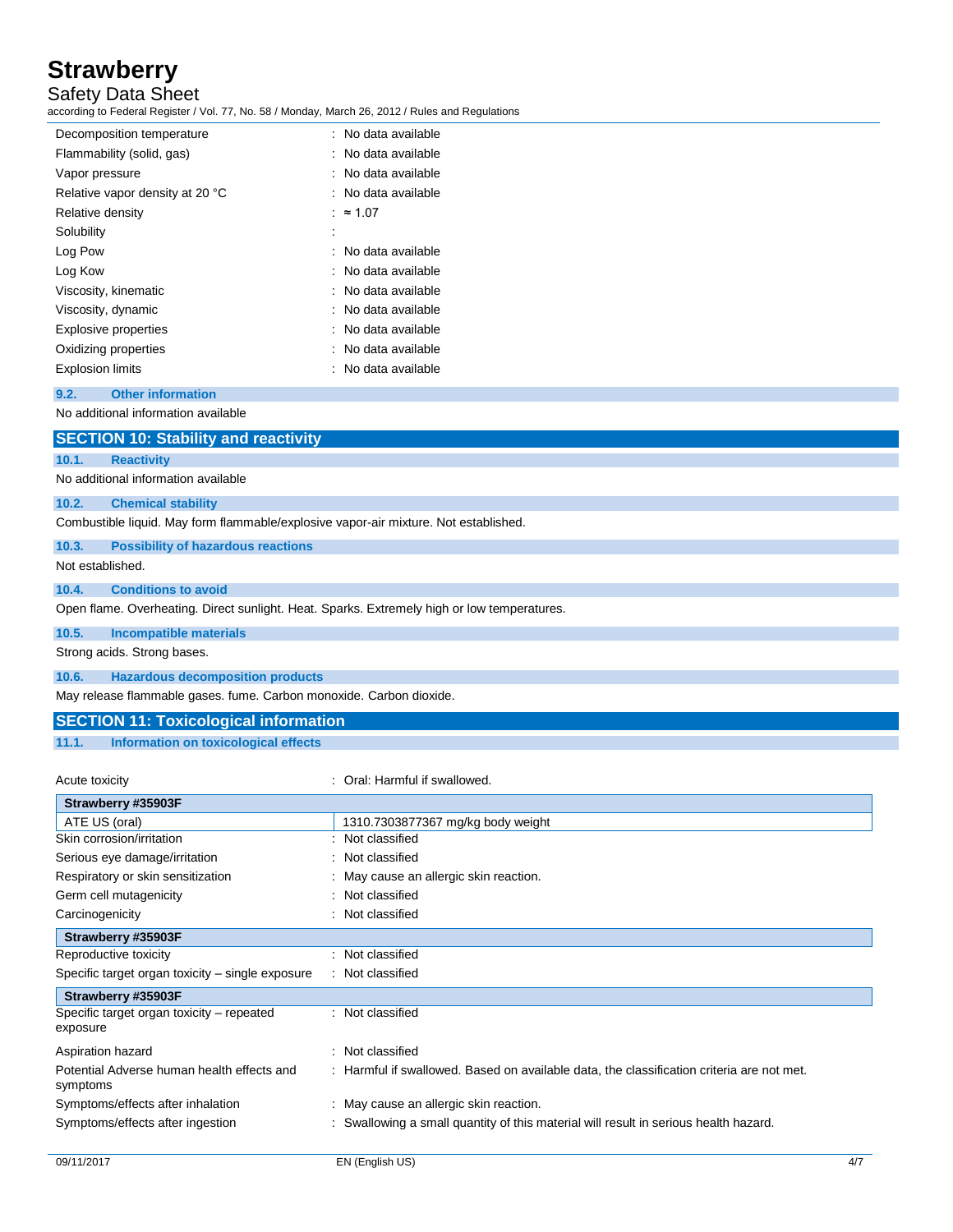### Safety Data Sheet

according to Federal Register / Vol. 77, No. 58 / Monday, March 26, 2012 / Rules and Regulations

| according to I cucial Regional / Vol. 11, No. 00 / Monday, March 20, 2012 / Ruico and Regulations |                                                                                                                                                                  |
|---------------------------------------------------------------------------------------------------|------------------------------------------------------------------------------------------------------------------------------------------------------------------|
| <b>SECTION 12: Ecological information</b>                                                         |                                                                                                                                                                  |
| 12.1.<br><b>Toxicity</b>                                                                          |                                                                                                                                                                  |
| No additional information available                                                               |                                                                                                                                                                  |
| 12.2.<br><b>Persistence and degradability</b>                                                     |                                                                                                                                                                  |
| Strawberry #35903F                                                                                |                                                                                                                                                                  |
| Persistence and degradability                                                                     | Not established.                                                                                                                                                 |
| <b>Bioaccumulative potential</b><br>12.3.                                                         |                                                                                                                                                                  |
| Strawberry #35903F                                                                                |                                                                                                                                                                  |
| Bioaccumulative potential                                                                         | Not established.                                                                                                                                                 |
| <b>Mobility in soil</b><br>12.4.                                                                  |                                                                                                                                                                  |
| No additional information available                                                               |                                                                                                                                                                  |
| 12.5.<br><b>Other adverse effects</b>                                                             |                                                                                                                                                                  |
| Effect on ozone layer                                                                             | : No additional information available                                                                                                                            |
| Effect on the global warming                                                                      | : No known effects from this product.                                                                                                                            |
| Other information                                                                                 | : Avoid release to the environment.                                                                                                                              |
| <b>SECTION 13: Disposal considerations</b>                                                        |                                                                                                                                                                  |
| <b>Waste treatment methods</b><br>13.1.                                                           |                                                                                                                                                                  |
| Product/Packaging disposal recommendations                                                        | Dispose of contents/container in accordance with local/national laws and regulations. Dispose<br>in a safe manner in accordance with local/national regulations. |
| Additional information                                                                            | Handle empty containers with care because residual vapors are flammable.                                                                                         |
| Ecology - waste materials                                                                         | : Avoid release to the environment.                                                                                                                              |
| <b>SECTION 14: Transport information</b>                                                          |                                                                                                                                                                  |
| In accordance with DOT                                                                            |                                                                                                                                                                  |
| Not regulated for transport                                                                       |                                                                                                                                                                  |
| <b>Additional information</b>                                                                     |                                                                                                                                                                  |
| Other information                                                                                 | : No supplementary information available.                                                                                                                        |
| ADR                                                                                               |                                                                                                                                                                  |
| No additional information available                                                               |                                                                                                                                                                  |
| <b>Transport by sea</b>                                                                           |                                                                                                                                                                  |
| No additional information available                                                               |                                                                                                                                                                  |
| Air transport                                                                                     |                                                                                                                                                                  |
| No additional information available                                                               |                                                                                                                                                                  |
| <b>SECTION 15: Regulatory information</b>                                                         |                                                                                                                                                                  |
| 15.1. US Federal regulations                                                                      |                                                                                                                                                                  |
| Substances Control Act (TSCA) inventory.                                                          | All components of this product are listed, or excluded from listing, on the United States Environmental Protection Agency Toxic                                  |
| 15.2. International regulations                                                                   |                                                                                                                                                                  |
| <b>CANADA</b>                                                                                     |                                                                                                                                                                  |
|                                                                                                   |                                                                                                                                                                  |
| Veltol plus crystals (4940-11-8)                                                                  |                                                                                                                                                                  |
| Listed on the Canadian DSL (Domestic Substances List)                                             |                                                                                                                                                                  |
| Methyl oct-2-ynoate (111-12-6)                                                                    |                                                                                                                                                                  |
| Listed on the Canadian DSL (Domestic Substances List)                                             |                                                                                                                                                                  |
| Vanillin (121-33-5)                                                                               |                                                                                                                                                                  |
| Listed on the Canadian DSL (Domestic Substances List)                                             |                                                                                                                                                                  |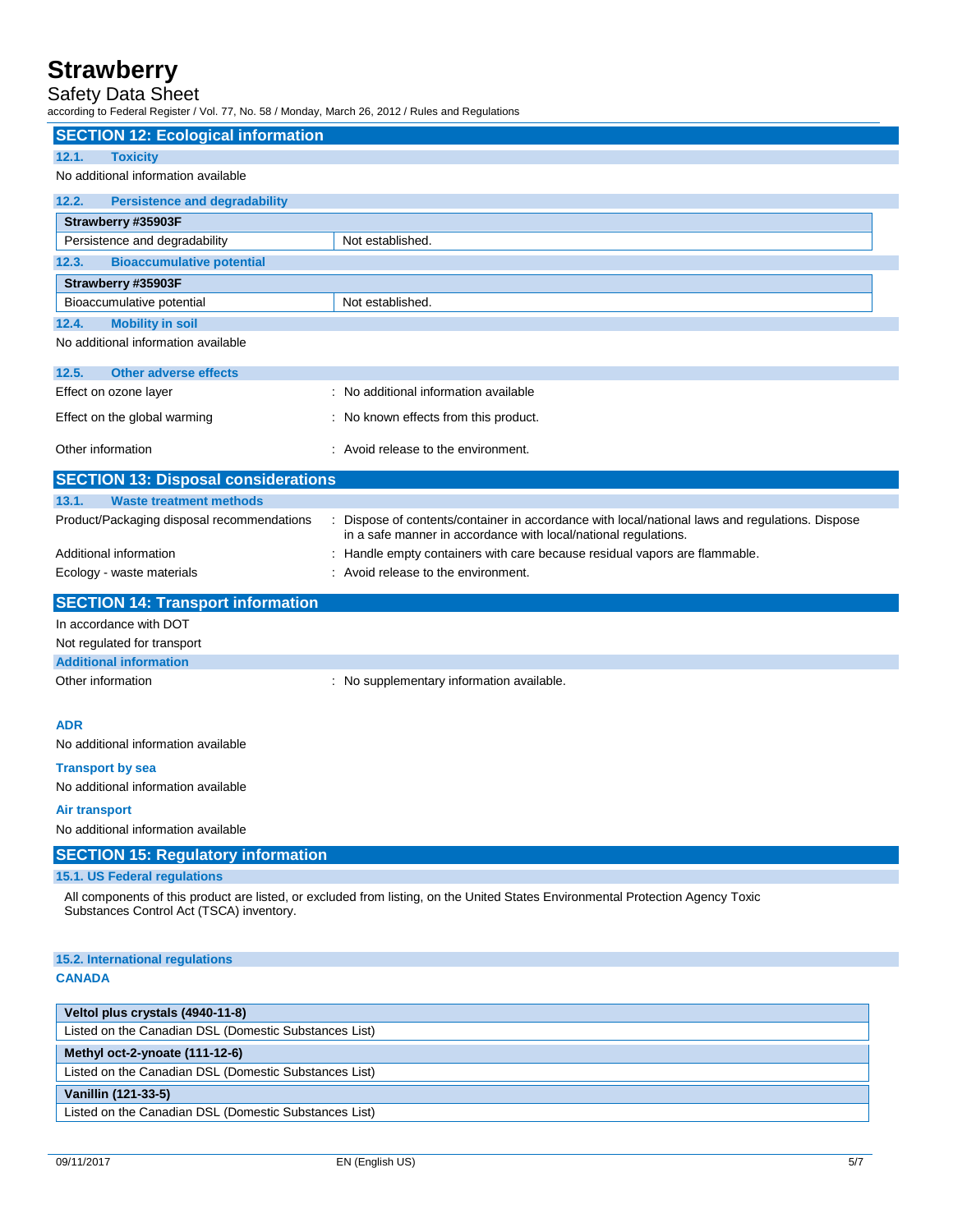### Safety Data Sheet

according to Federal Register / Vol. 77, No. 58 / Monday, March 26, 2012 / Rules and Regulations

#### **Benzyl benzoate (120-51-4)**

Listed on the Canadian DSL (Domestic Substances List)

#### **EU-Regulations**

#### **Veltol plus crystals (4940-11-8)**

Listed on the EEC inventory EINECS (European Inventory of Existing Commercial Chemical Substances)

#### **Methyl oct-2-ynoate (111-12-6)**

Listed on the EEC inventory EINECS (European Inventory of Existing Commercial Chemical Substances)

#### **Vanillin (121-33-5)**

Listed on the EEC inventory EINECS (European Inventory of Existing Commercial Chemical Substances)

#### **Benzyl benzoate (120-51-4)**

Listed on the EEC inventory EINECS (European Inventory of Existing Commercial Chemical Substances)

## **Classification according to Regulation (EC) No. 1272/2008 [CLP]**

Not determined

#### **Classification according to Directive 67/548/EEC [DSD] or 1999/45/EC [DPD]**

#### **15.2.2. National regulations**

# **Veltol plus crystals (4940-11-8)**

Listed on the AICS (Australian Inventory of Chemical Substances) Listed on IECSC (Inventory of Existing Chemical Substances Produced or Imported in China) Listed on the Japanese ENCS (Existing & New Chemical Substances) inventory Listed on the Japanese ISHL (Industrial Safety and Health Law) Listed on the Korean ECL (Existing Chemicals List) Listed on NZIoC (New Zealand Inventory of Chemicals) Listed on PICCS (Philippines Inventory of Chemicals and Chemical Substances) Listed on INSQ (Mexican National Inventory of Chemical Substances) Listed on the TCSI (Taiwan Chemical Substance Inventory) **Methyl oct-2-ynoate (111-12-6)**

Listed on the AICS (Australian Inventory of Chemical Substances) Listed on IECSC (Inventory of Existing Chemical Substances Produced or Imported in China) Listed on the Japanese ENCS (Existing & New Chemical Substances) inventory Listed on the Japanese ISHL (Industrial Safety and Health Law) Listed on the Korean ECL (Existing Chemicals List) Listed on NZIoC (New Zealand Inventory of Chemicals) Listed on PICCS (Philippines Inventory of Chemicals and Chemical Substances) Listed on the TCSI (Taiwan Chemical Substance Inventory)

#### **Vanillin (121-33-5)**

Listed on the AICS (Australian Inventory of Chemical Substances) Listed on IECSC (Inventory of Existing Chemical Substances Produced or Imported in China) Listed on the Japanese ENCS (Existing & New Chemical Substances) inventory Listed on the Japanese ISHL (Industrial Safety and Health Law) Listed on the Korean ECL (Existing Chemicals List) Listed on NZIoC (New Zealand Inventory of Chemicals) Listed on PICCS (Philippines Inventory of Chemicals and Chemical Substances) Listed on INSQ (Mexican National Inventory of Chemical Substances) Listed on CICR (Turkish Inventory and Control of Chemicals) Listed on the TCSI (Taiwan Chemical Substance Inventory)

#### **Benzyl benzoate (120-51-4)**

Listed on the AICS (Australian Inventory of Chemical Substances) Listed on IECSC (Inventory of Existing Chemical Substances Produced or Imported in China) Listed on the Japanese ENCS (Existing & New Chemical Substances) inventory Listed on the Japanese ISHL (Industrial Safety and Health Law) Listed on the Korean ECL (Existing Chemicals List) Listed on NZIoC (New Zealand Inventory of Chemicals) Listed on PICCS (Philippines Inventory of Chemicals and Chemical Substances) Listed on INSQ (Mexican National Inventory of Chemical Substances) Listed on CICR (Turkish Inventory and Control of Chemicals) Listed on the TCSI (Taiwan Chemical Substance Inventory)

#### **15.3. US State regulations**

California Proposition 65 - This product does not contain any substances known to the state of California to cause cancer, developmental and/or reproductive harm